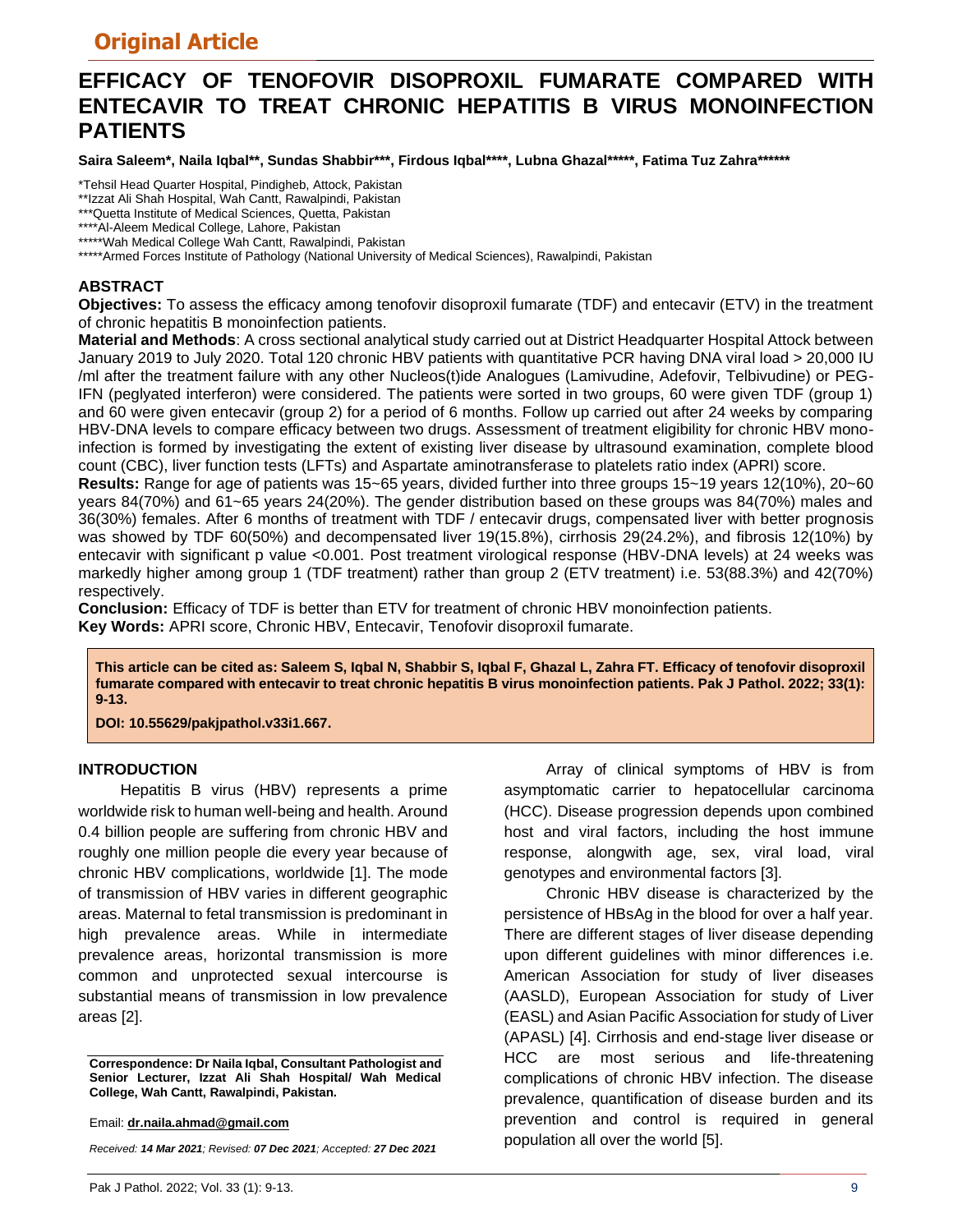The indication for antiviral therapy mainly depends upon severity of liver damage, HBV viral load and ALT levels. Chronic HBV patients with HBeAgpositive or -negative, determined by HBV DNA [2,000 IU/ml], ALT [ULN] and/or at least with early fibrotic/ fibrotic changes, should be considered for treatment. However, regardless of HBV DNA and ALT levels, anti-viral therapy is required for the patients with compensated or decompensated cirrhosis. Patients having HBV DNA [20,000 IU/ml] and ALT [2xULN] must be treated, despite of the degree of fibrosis. Family history of HCC, cirrhosis and extrahepatic manifestations is suggestive of treatment, even if the typical treatment signs are not present. While, HBeAgpositive chronic HBV patients, defined by persistently normal ALT and increased viral load, require treatment assuming that the age is more than 30 years inspite of the severity of liver inflammation and fibrosis [6]. The main target of remedial treatment is to enhance life span and standard of living by suppressing disease progression as well as HCC development.

Presently, seven anti-virals are being administered for chronic HBV treatment. i.e. interferons (standard and pegylated), and nucleos (t)ide analogues (lamivudine, telbivudine, entecavir, adefovir, and tenofovir). These treatments restrain HBV repeatability as well as improve hepatic inflammation, but nevertheless wipe out HBV. IFN therapy is given for short interval of time, whereas nucleos(t)ide analogues are recommended for long times or even lifelong. Long term treatments may lead to adverse drug effects, resistance development to the drug and inflated expenses. Hence, evidence-based guidelines are required to be established for appropriate treatment of chronic HBV [7].

Among all, tenofovir is the most powerful drug with high resistance barrier, significantly reduces viral load and ALT levels, declines HCC incidence among patients without cirrhosis and lessens the mortality rate in patients with acute on chronic liver failure which is a good predictor of survival [8].

Our objective is to analyze the viability of both drugs; TDF and ECV, and their effects on chronic HBV mono-infection patients.

## **MATERIAL AND METHODS**

It was a cross-sectional analytical study, carried at District Head Quarter (DHQ) hospital Attock. Time duration was from January 2019 to July 2020. It was approved by ethical research committee of DHQ hospital, Attock. Chronic HBV patients with

quantitative PCR having DNA viral load >20,000IU /ml after the treatment failure with any other Nucleos(t)ide Analogues (Lamivudine, Adefovir, Telbivudine) or PEG-IFN (peglyated interferon) were included. Patients responding to any other Nucleos(t)ide Analogues (Lamivudine, Adefovir, Telbivudine) or PEG-IFN, prior to use of TDF as a monotherapy for minimum 6 months were excluded. The purpose of our study is to compare the effectiveness of TDF and ECV for the medical treatment of patients with chronic HBV mono-infection.

This study comprised of 210 patients with chronic HBV monoinfection. However, 50 patients having viral load <20,000 IU /ml were excluded. Out of remaining 160 chronic HBV patients, 40 patients having no previous failure to any nucleos(t)ide analogues were also excluded. Hence, 120 patients out of total 210 chronic HBV patients fulfilling the inclusion criterion were further investigated in our study.

Total 120 patients, having the previous failure to any other Nucleos(t)ide Analogues (Lamivudine, Adefovir, Telbivudine) or PEG-IFN were categorized in two groups. 60 patients were included in each group. Group 1 was administered TDF as a monotherapy for 6 months, whereas, group 2 was given entecavir therapy for 6 months.

In this study, patients were assessed for treatment eligibility having chronic HBV monoinfection based upon APRI score using national guidelines provided by Hepatitis control program Directorate General Health Services Punjab, recognized by World Health Organization (WHO). Initiation of anti-viral therapy was prioritized among individuals of all ages who had chronic hepatitis B disease and cirrhosis based on APRI score >2. If APRI score was between 0.5~2, then anti-viral therapy was recommended to the patients with persistent abnormal ALT (males > 30 IU/L, females > 20 IU/L) or viral load > 20,000 IU/ml. If APRI score was < 0.5, no treatment was recommended and the patients were only reassured/ reassessed.

Data analysis was carried out in SPSS version 24. For qualitative data, gender and age distribution was established. Also, the frequencies and percentages of staging of liver fibrosis by ultrasound were calculated and comparison was done by applying chi-square test. For APRI scoring two quantitative variables; platelets and liver function tests comparison was performed by independent T-test, applied with significant p value <0.05.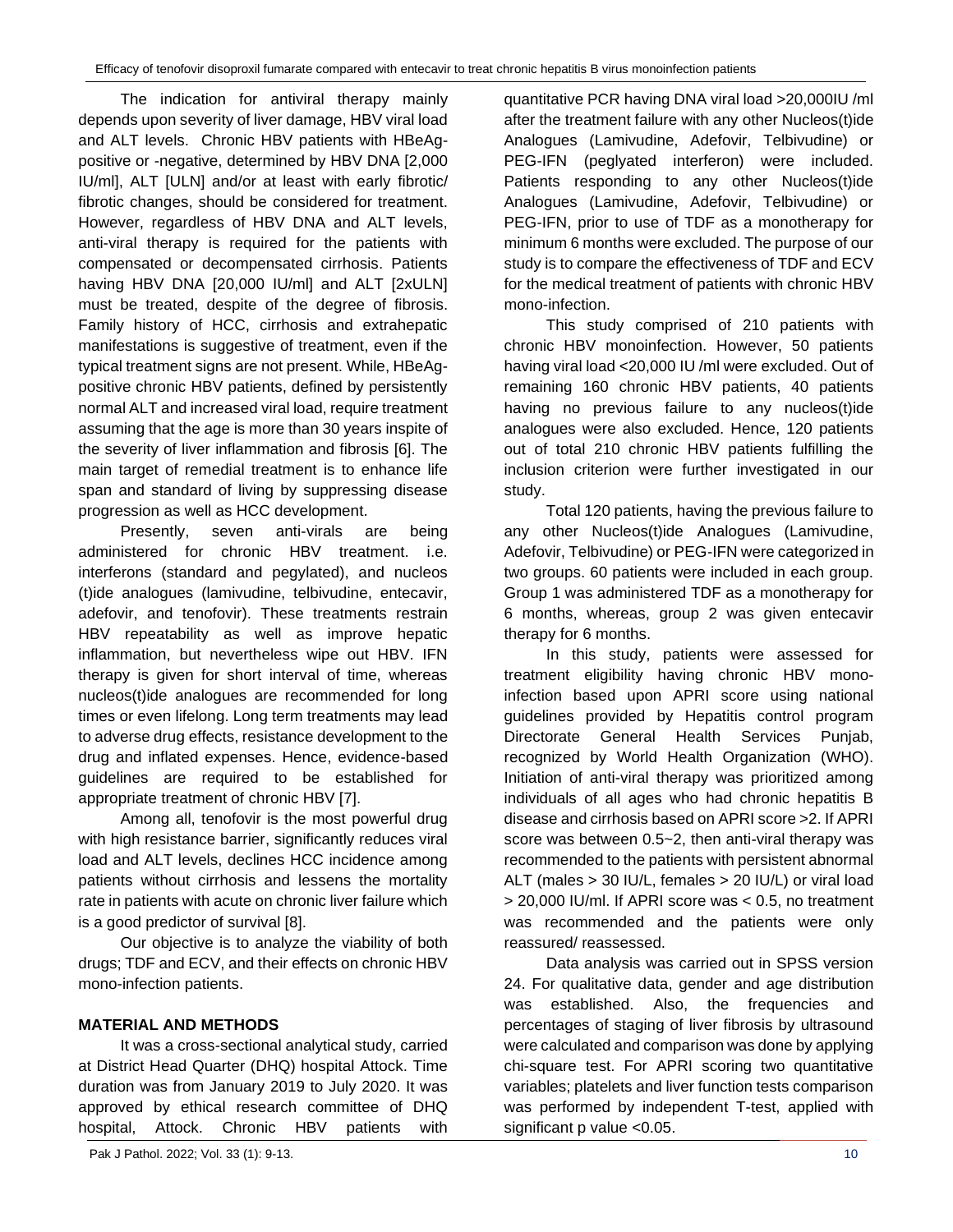#### **RESULTS**

Male patients 84 (70%) were more than female 36(30%), out of total 120 chronic HBV patients. Depending upon age distribution, 12 (10%) were between 15~19 years, 84 (70%) were among 20~60 years and 24 (20%) patients were 61~65 years. Table-I depicts the gender and age distribution of patients.

Two groups were formed with 60 patients each. Group 1 were given TDF before the previous failure of any other Nucleos(t)ide Analogues for 6 months, whereas, Group 2 were given entecavir for 6 months. Chronic HBV mono infection patients having early fibrotic/ fibrotic changes at baseline were broadly classified into compensated or decompensated liver disease after treatment. Decompensated liver disease was further categorized into fibrosis, cirrhosis and decompensated chronic liver disease (DCLD).

From the Table-II, it is pertinent that after 6 months of treatment, better prognosis is showed by TDF 60(50%) resulting in compensated liver disease.

While with entecavir 60(50%) developed decompensated liver disease i.e. fibrosis 12(10%), cirrhosis 29(24.2%) and DCLD 19(15.8%).

APRI score is a less invasive way to check liver cirrhosis with high degree of accuracy. APRI score, consisting of two quantitative variables platelets and liver function tests, done with significant p value <0.001 as displayed in Table-III, below.

HBV-DNA suppression is a basic determinant of treatment result, and predicts the response to oral antiviral treatment. AASLD recommends that, 24 weeks is a useful time point for monitoring response to oral antiviral therapy. At 4, 12- and 24-weeks HBV-DNA levels were recorded among both groups as shown in Table-IV. High viral response rates were seen in people treated with TDF (Group 1) and entecavir (Group 2) at 24 weeks. The response rate/ HBV-DNA suppression was predominant in Group 1 as compared to Group 2 i.e. 53(88.3%) and 42(70%) respectively.

| Gender         |           | Total      |             |           |
|----------------|-----------|------------|-------------|-----------|
|                | $15 - 19$ | $20 - 60$  | $61 - 65$   |           |
| Males (n=84)   | 1(0.83%)  | 79(65.83%) | $4(3.33\%)$ | 84(70%)   |
| Females (n=36) | 11(9.17%) | 5(4.17%)   | 20(16.67%)  | 36(30%)   |
| Total (n=120)  | 12(10%)   | 84(70%)    | 24(20%)     | 120(100%) |

#### **Table-II: Comparison of liver disease by ultrasound.**

| Drug             | Decompensated liver disease |            |             | <b>Compensated</b> | Total      |           |
|------------------|-----------------------------|------------|-------------|--------------------|------------|-----------|
|                  | <b>Fibrosis</b>             | Cirrhosis  | <b>DCLD</b> | liver disease      |            | p-value   |
| Entecavir (n=60) | 12 (10%)                    | 29 (24.2%) | 19 (15.8%)  | $0(0\%)$           | 60 (50%)   |           |
| Tenofovir (n=60) | $0(0\%)$                    | 0 (0%)     | 0 (0%)      | 60 (50%)           | 60 (50%)   | $<$ 0.001 |
| Total (n=120)    | 12 (10%)                    | 29 (24.2%) | 19 (15.8%)  | 60 (50%)           | 120 (100%) |           |

|  | Table-III: APRI score consisting of two quantitative variables platelets and liver function test. |
|--|---------------------------------------------------------------------------------------------------|
|  |                                                                                                   |

| Variables                    | T-test | Diff | <b>Significance</b> | Mean<br><b>Difference</b> | 95%Confidence<br><b>Interval Lower</b> | 95%Confidence<br><b>Interval Upper</b> |
|------------------------------|--------|------|---------------------|---------------------------|----------------------------------------|----------------------------------------|
| <b>Platelets</b>             | 43.856 | 119  | .000                | 145.25                    | 138.69                                 | 151.81                                 |
| Liver function<br>test (AST) | 24.424 | 119  | .000                | 41.47                     | 38.11                                  | 44.84                                  |

#### **Table-IV: Virological Response at 24 x Weeks (6x Months)**

| Entecavir (n=60)                                          | TDF (n=60)    |  |  |  |
|-----------------------------------------------------------|---------------|--|--|--|
| $6.74 + 1.54$                                             | $7.23 + 1.22$ |  |  |  |
| <b>Total Virological Response in chronic HBV patients</b> |               |  |  |  |
| <b>Entecavir</b>                                          | TDF           |  |  |  |
| 0(0/60)                                                   | 5% (3/60)     |  |  |  |
| 33% (20/60)                                               | 43% (26/60)   |  |  |  |
| 70% (42/60)                                               | 88% (53/60)   |  |  |  |
| $4.57 + 1.13$                                             | $3.13 + 1.02$ |  |  |  |
| 30% (18/60)                                               | 12% (7/60)    |  |  |  |
|                                                           |               |  |  |  |

\*DNA level is mentioned as mean  $\pm$  standard deviation

#### **DISCUSSION**

The key goal of antiviral medication is to restraint replication of virus. This is achieved when HBeAg positive chronic HBV patients become HBeAg negative and concealment of HBV DNA quantification has occurred. In this research, two equal groups of patients were selected. One group was given entecavir while the other group was given tenofovir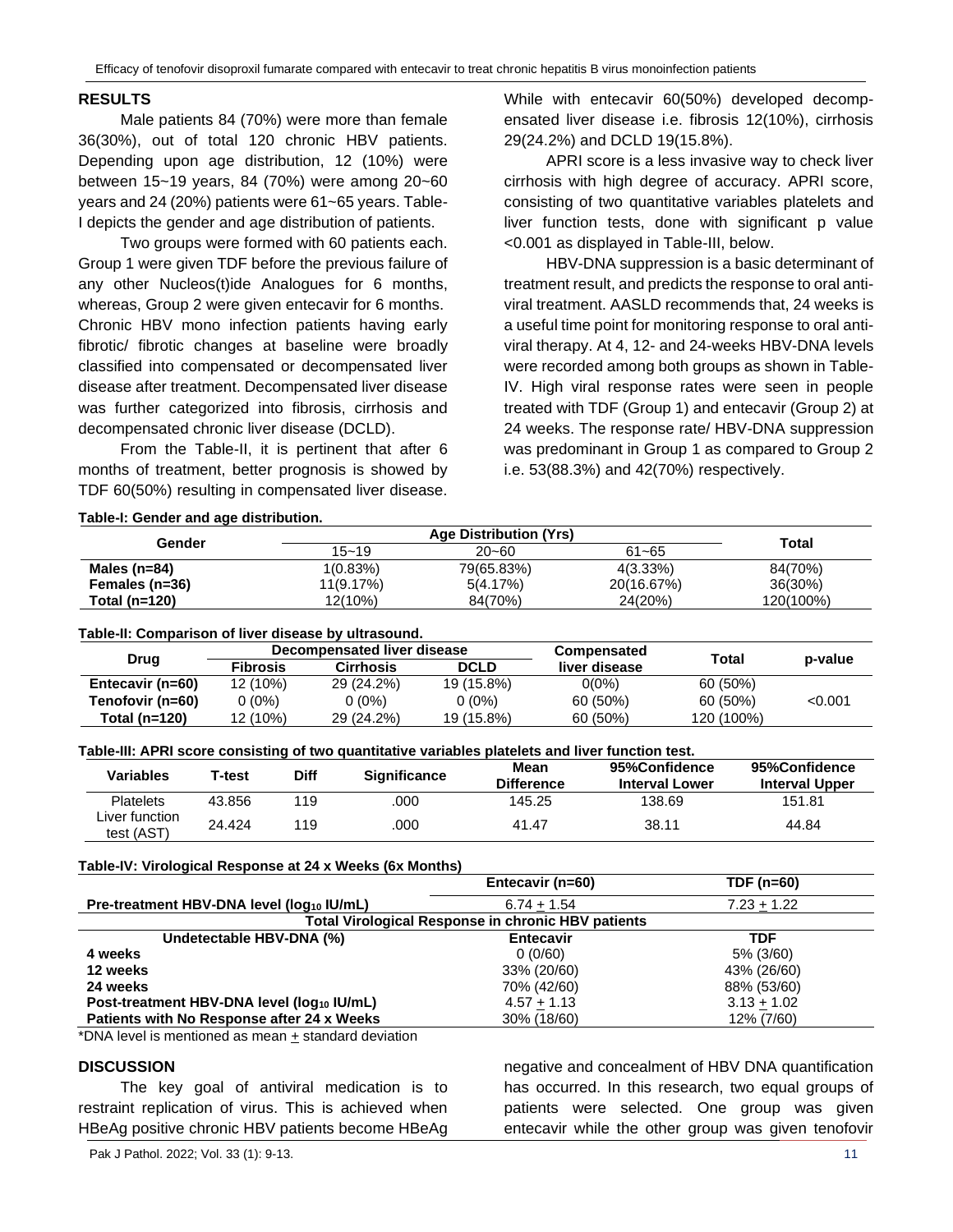disoproxil fumarate. These two drugs have strong antiviral action and low resistant rates. This study reveals that, group of patients treated with entecavir experienced decompensated liver status, raised LFTs and increase viral load based on PCR. While on the other hand, group of patients treated with tenofovir disoproxil fumarate show better prognosis, experience compensated liver disease, possess huge decrease in viral load and rectification in liver functions. This research study is in concordance with a study carried out in Italy comparing the viability of these two antiviral medications and achieving better results with tenofovir disoproxil fumarate [9].

Out of total 120 patients, we divided them into 2 cohort groups. 60 patients were included in each group. The age distribution was classified as 15~19 years, 20~60 years and 61~65 years. Gender distribution was performed and frequencies recorded as 70% and 30% for males and females, respectively. According to APRI score and comparison of liver disease by ultrasound, two drug groups have very high significant correlation with p value <0.001 Consistent with the studies performed in Taiwan and Germany [10, 11], our study reveals that, TDF is superior to entecavir with respect to anti-viral efficacy observed with serum HBV-DNA loads among chronic HBV mono-infection patients.

Naive patients who begin therapy and start utilizing nucleos(t)ide analogue for example ETV and TDF, these two antiviral drugs establish potent antiviral effect and low level of resistance. Patients, who had prior exposure or develop resistance to other nucleos(t)ide analogues, TDF is the best choice to initiate. The only side effect observed by TDF is renal impairment and osteoporosis [12].

TDF is used in chronic HBV regardless of HBeAg level, prior use of other resistant nucleos(t)ide analogue and presence/ absence of cirrhosis. TDF effectively decreases HBV DNA levels, reduces ALT levels, prevents HBV reactivation or exacerbation and lessens the risk of HCC. TDF is safe drug in pregnancy and lactating mothers as well as in patients with normal renal functions [13]. According to AASLD, viremia is decreased in patients after completing course of 96 weeks with TDF and entecavir, and after 48 weeks of treatment most of the HBeAg positive patients become negative. [14] It is essential to counsel people suffering from chronic HBV to prevent worsening of liver disease and reduce transmission to others. Furthermore, screening of high-risk individuals is mandatory [15, 16].

The main objective of chronic HBV treatment is to decrease HBV DNA levels, sero-conversion, increasing long term viral suppression and avoiding drug resistance. Unfortunately, none of these goals has been achieved with combination therapy, so we focused on monotherapy as compared to combination therapy. In our study, we conclude that chronic HBV mono-infection can be treated by using tenofovir disoproxil fumarate with daily dosage of 300 mg, which is more potent as compared to entecavir given 0.5mg once daily and increased to 1mg in decompensated liver disease.

## **CONCLUSION**

Patients treated with tenofovir disoproxil fumarate show better prognosis, experience improvement in liver function and effective HBV-DNA suppression. Hence, anti-viral efficacy of tenofovir disoproxil fumarate is better than entecavir for treatment of chronic HBV monoinfection patients.

## **AUTHOR CONTRIBUTION**

**Saira Saleem:** Original concept and study design.

**Naila Iqbal:** Data analysis, paper write-up and critical revisions.

**Sundas Shabbir:** Data analysis & results interpretation.

**Firdous Iqbal:** Results interpretation and discussion.

**Lubna Ghazal:** Manuscript review and critical revisions.

**Fatima Tuz Zahra:** Manuscript review and critical revisions.

## **REFERENCES**

- 1. Who.int. 2021. Fact sheets. [online] Available at: [<https://www.who.int/news-room/fact-sheets>](https://www.who.int/news-room/fact-sheets).
- 2. Kim S, Seo Y, Lee H, Kim M, Lee Y, Lee H *et al*. A multicenter study of entecavir vs. tenofovir on prognosis of treatment-naïve chronic hepatitis B in South Korea. J Hepatol. 2019;71(3):456-64.
- 3. Biswas A, Panigrahi R, Pal M, Chakraborty S, Bhattacharya P, Chakrabarti S, *et al*. Shift in the hepatitis B virus genotype distribution in the last decade among the HBV carriers from eastern India: Possible effects on the disease status and hbv epidemiology. J Med Virol. 2013;85(8):1340-47.
- 4. Kwon H, Lok A. Hepatitis B therapy. Nature Reviews Gastroenterol & Hepatol. 2011;8(5):275-84.
- 5. Wright T. Introduction to chronic hepatitis B infection. Am J Gastroenterol. 2006;101:S1-S6.
- 6. Shi Y, Shi C. Molecular characteristics and stages of chronic hepatitis B virus infection. World J Gastroenterol. 2009;15(25):3099.
- 7. Terrault N, Bzowej N, Chang K, Hwang J, Jonas M, Murad M. AASLD guidelines for treatment of chronic hepatitis B. Hepatol. 2015;63(1):261-83.
- 8. Marcellin P, Wong D, Sievert W, Buggisch P, Petersen J, Flisiak R, *et al*. Ten‐year efficacy and safety of